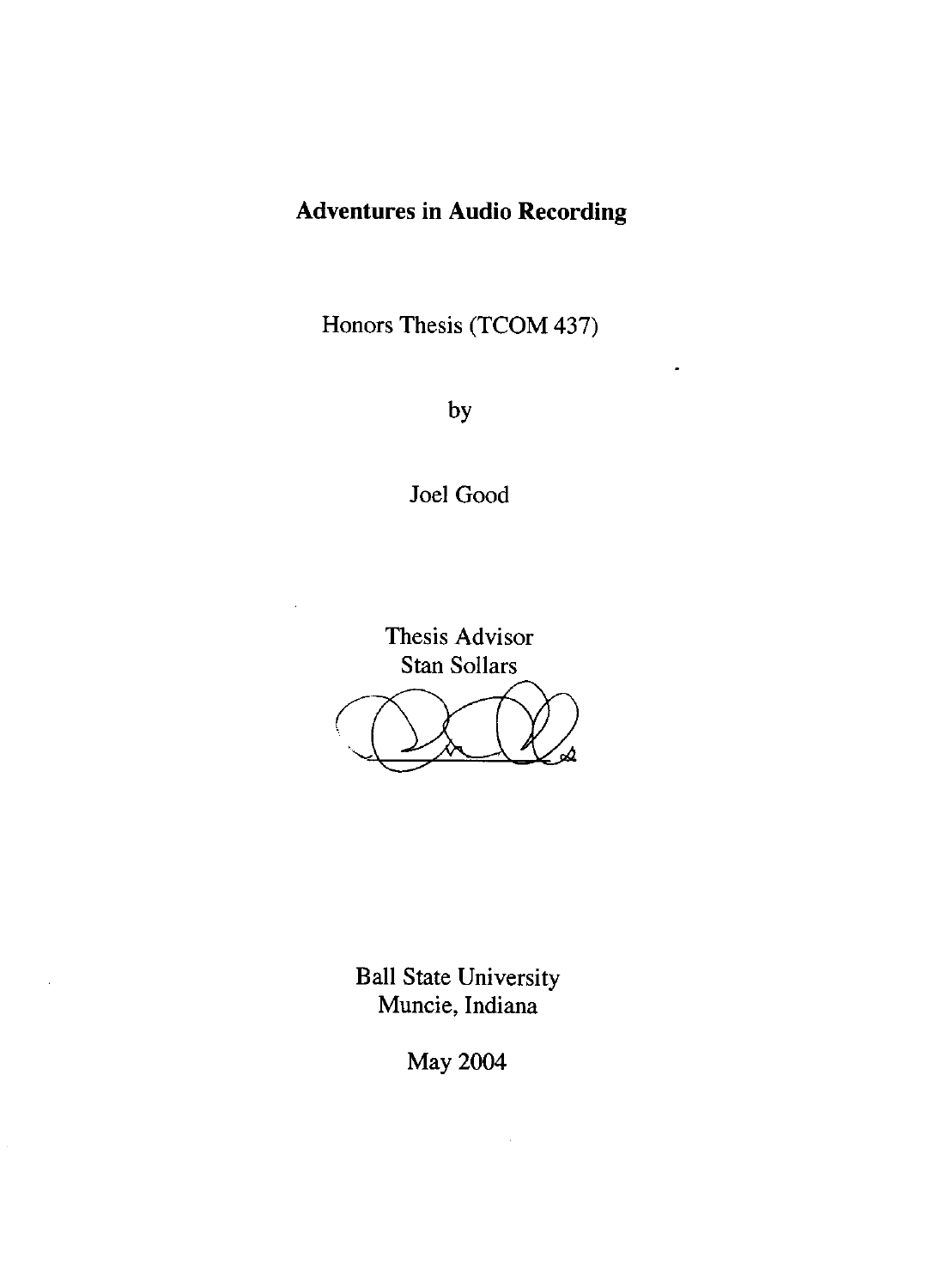$T$ *hesis LJ)*  วิษัย ๆ *.2'-1*   $\Delta$ 00'4

## *.GGG* **Acknowledgements**

-I would like to thank Stan Sollars for his time and direction in this project. His advice, guidance, and experience were invaluable in this recording.

-Of course, this album would not have been what it is without the musical masterpieces of Jon Hainstock. Jon will certainly be moving up in the music industry.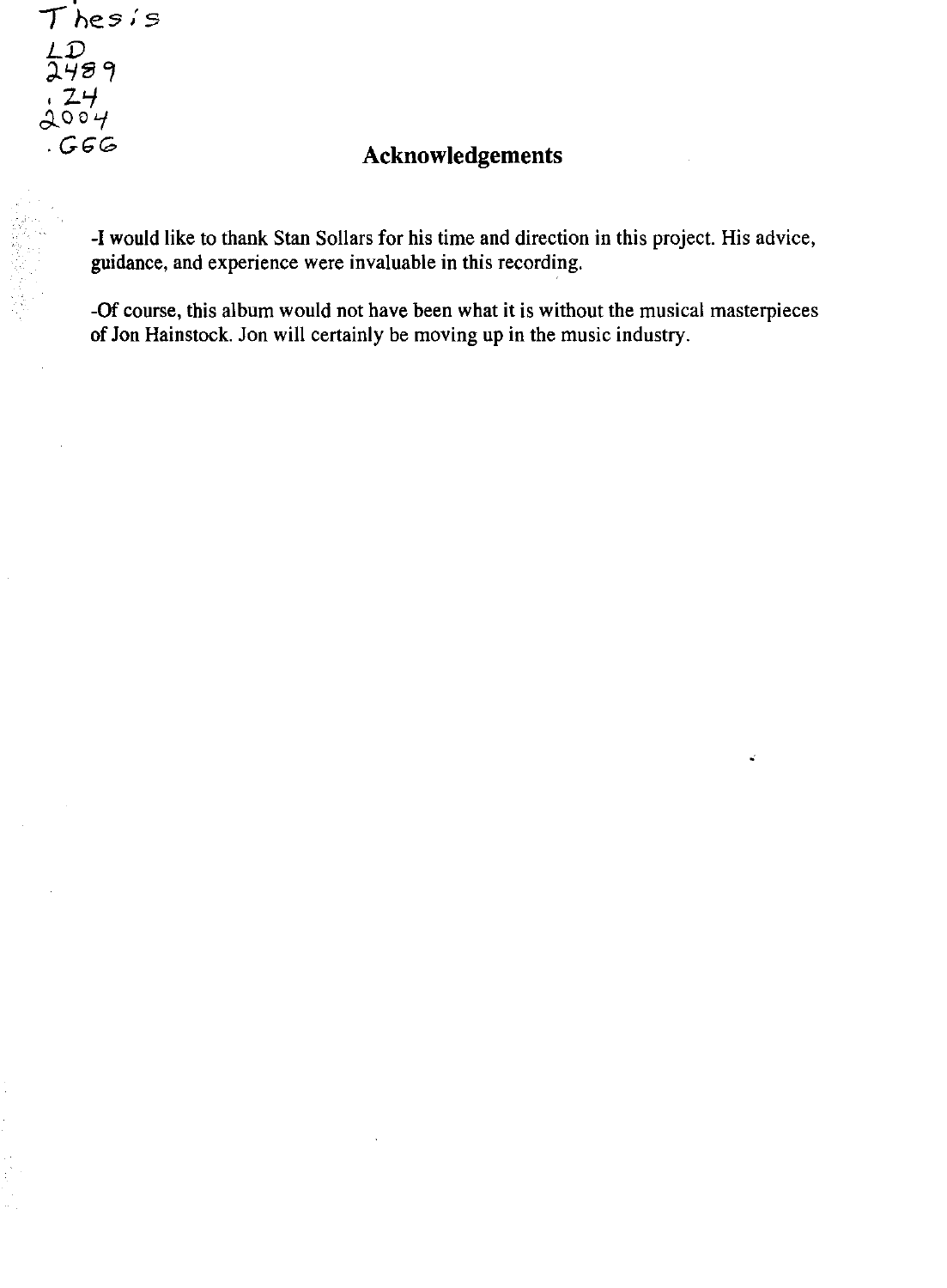#### **Abstract**

**In** recent years, popular American music culture has seen a proliferation of small acoustic groups and the return of the "singer/songwriter." Examples include John Mayer, Jack Johnson, Norah Jones, and Nickel Creek. As the capstone of my studies in the Telecommunications Department here at Ball State, I have produced a six song CD with a local artist, freshman Jon Hainstock. This recording has required a knowledge of recording techniques, musical aptitude, and ability in the Pro Tools editing and music mixing platform. The final project contained within is a stereo and 5.1 surround sound album with schematics and documentation of the process I have taken in the creation of this project.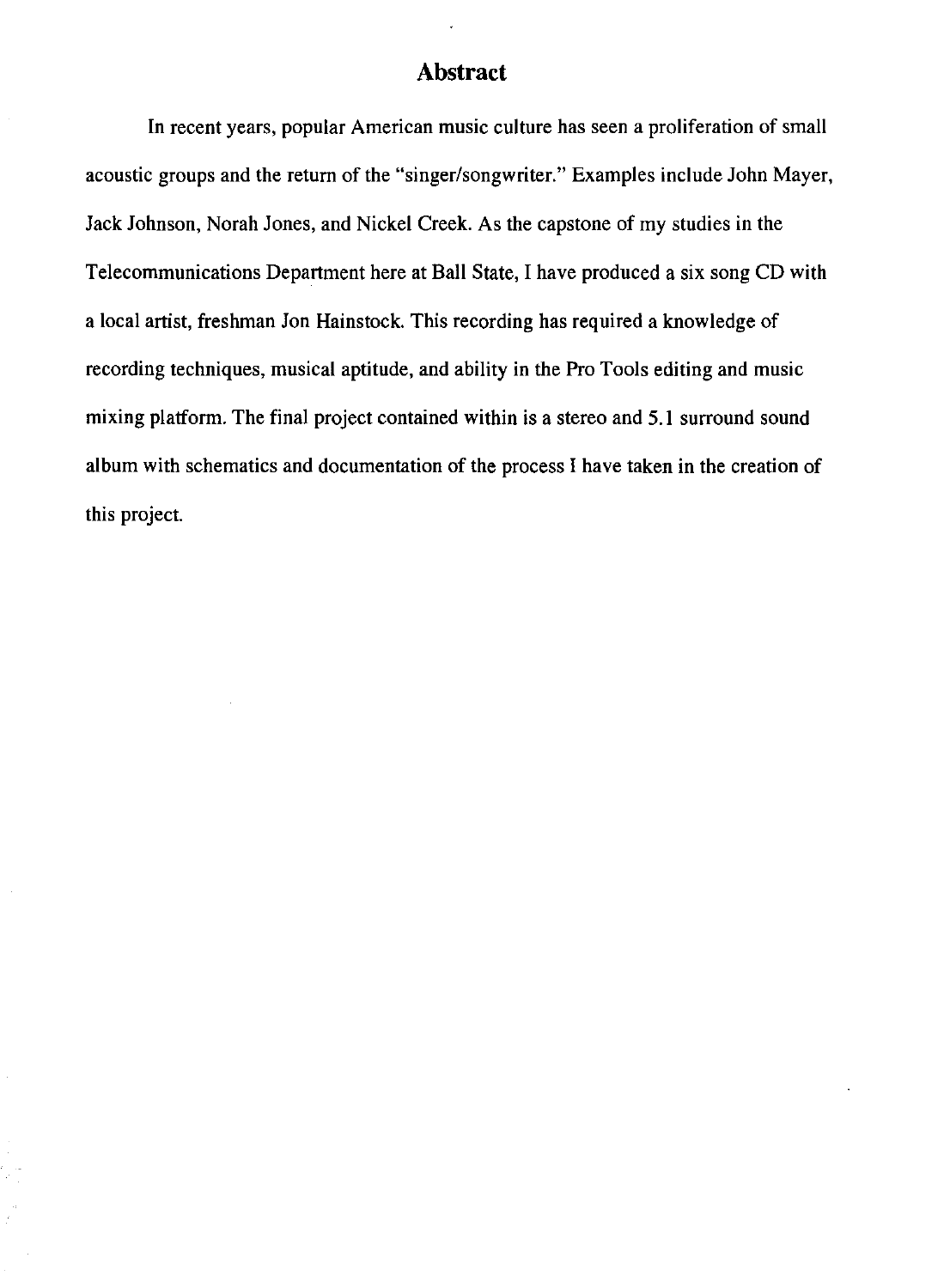#### **Recording Process**

The recording process requires time .and preparation in order to be successful. Microphones must be selected, software prepared, and the studio must be set up before the session begins. The recording process began by selecting microphones to capture the instruments and vocals. I chose to use two excellent microphones, a pair of Sennheiser MD 421 for the guitars and the Neumann U87 for vocals. These mics were wonderful in their performance and sound reproduction.

After a software problem that delayed the beginning of the session, Jon and I began to record. For the next 8 hours, we recorded, analyzed, and modified songs to achieve the best sound possible on that day. Unfortunately, Jon was feeling under the weather and we later chose to re-record several of the vocal sections. From a technical standpoint, the session went very smoothly. The equipment functioned well and sounded clear.

As we progressed, we recorded first the guitar and next the vocal track. Overlying guitar tracks were then put into place as well as bass and drum sections. I chose to mic the guitars by placing one mic near the sound hole with a second mic near the frets. I chose this method over the XY pattern (in which the microphones are crossed over one another) because I wanted to spread the guitar over the stereo spectrum from left to right. This turned out to be an adequate method, but I would have liked to experiment with different patterns as well.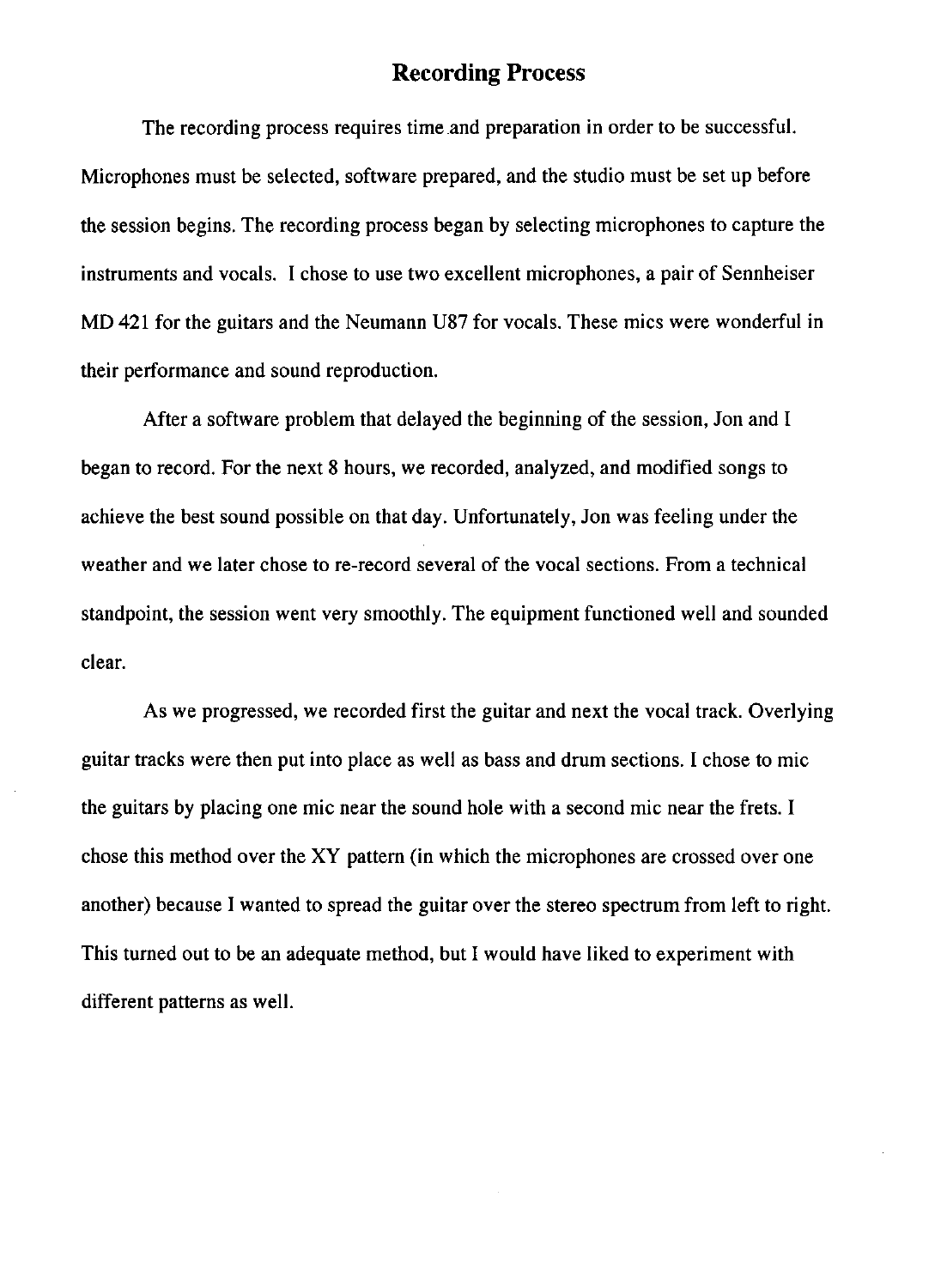#### **Mixing Process**

In the mixing process, the previously recorded tracks were editing in the Pro Tools HD editing platform. Each tracks was analyzed and altered to achieve the desired sound. For most, this meant setting appropriate volume levels and eliminating mistakes. Other tracks were changed via various plug-ins that added reverb, compression, or changed the EQ of a track. Once a song had been mixed for the first time, it was taken out of the studio and analyzed in a variety of listening situations and on different speakers  $\cdot$ including home stereo, car stereo, headphones, and computer speakers. This process was important in determining the final mix for each song.

I chose to edit the mix in stereo first and subsequently "bumped" the mix up into 5.1 surround sound. This allowed me to take the alterations I had made in the original tracksand transport them to 5.1 surround sound, leaving me with only changes to the panning configurations. The following pages show the placement of the tracks in surround sound. Unfortunately, the surround sound versions of this album cannot be transported outside of the Telecommunications building, as the appropriate software is not in place to export these songs.

Overall, I was pleased with the outcome of both the recording and mixing process. In any work, the craftsman sees flaws to correct, but I am proud of the finished product.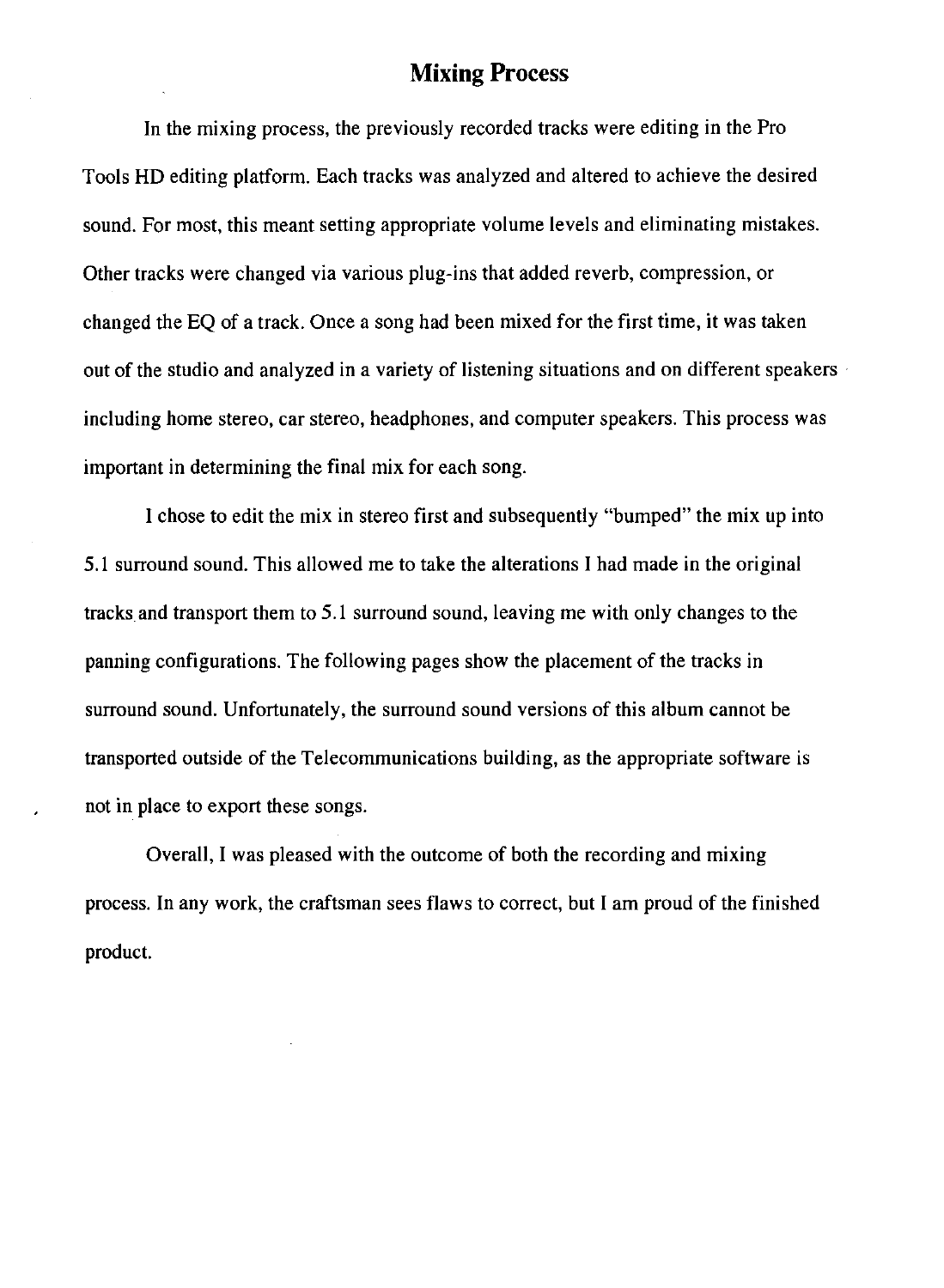# **5.1 Diagrams Key**

Acoustic 1.0



Acoustic 1.5



Acoustic 2.0



Acoustic 2.5



Lead Vocal



Bass



Drum 1



Drum 2



Harmony Vocal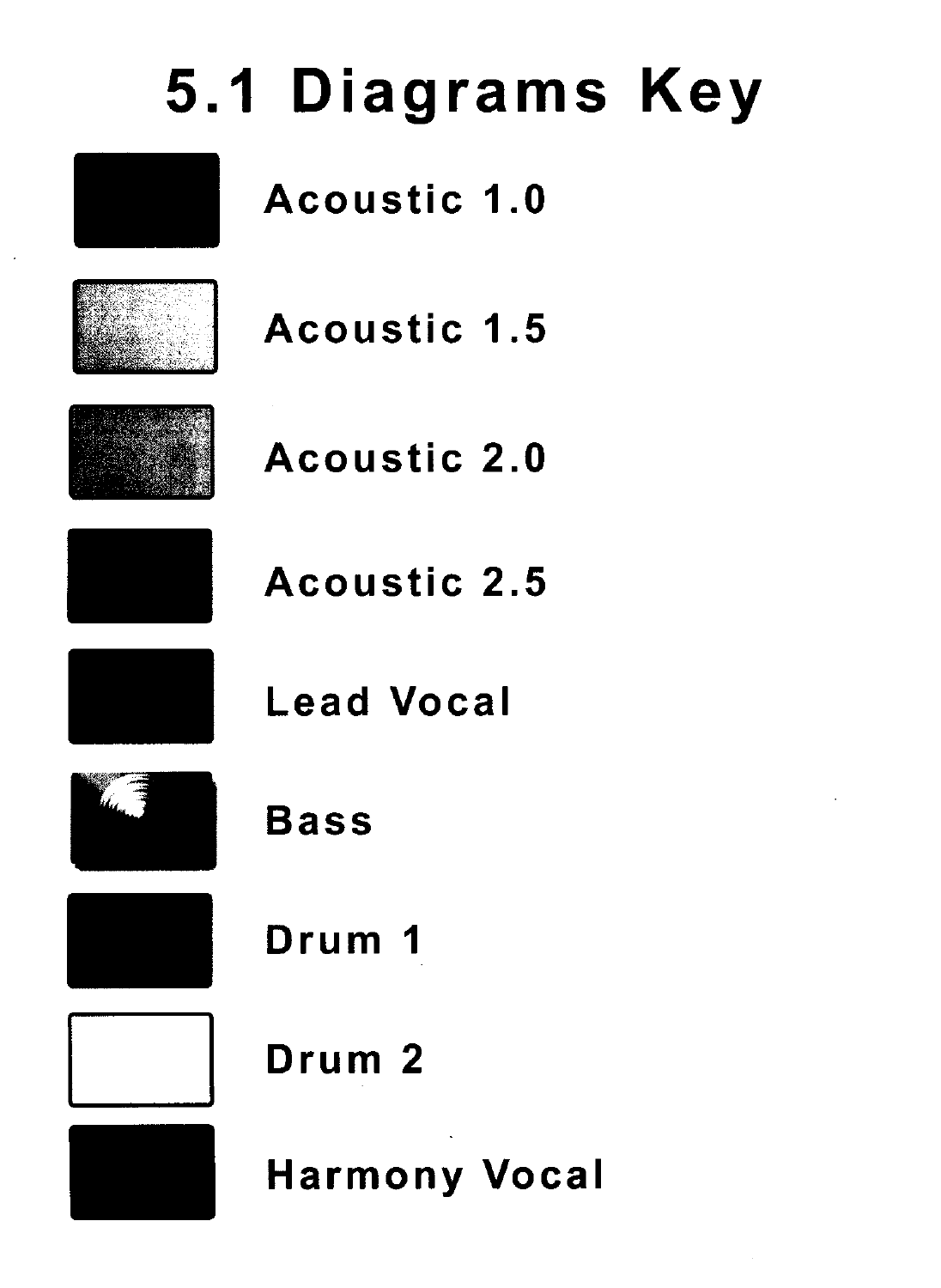

## **Desert Oasis**



# Living in Love



Sold Out



## I Want



## So Long



#### **The Vine**